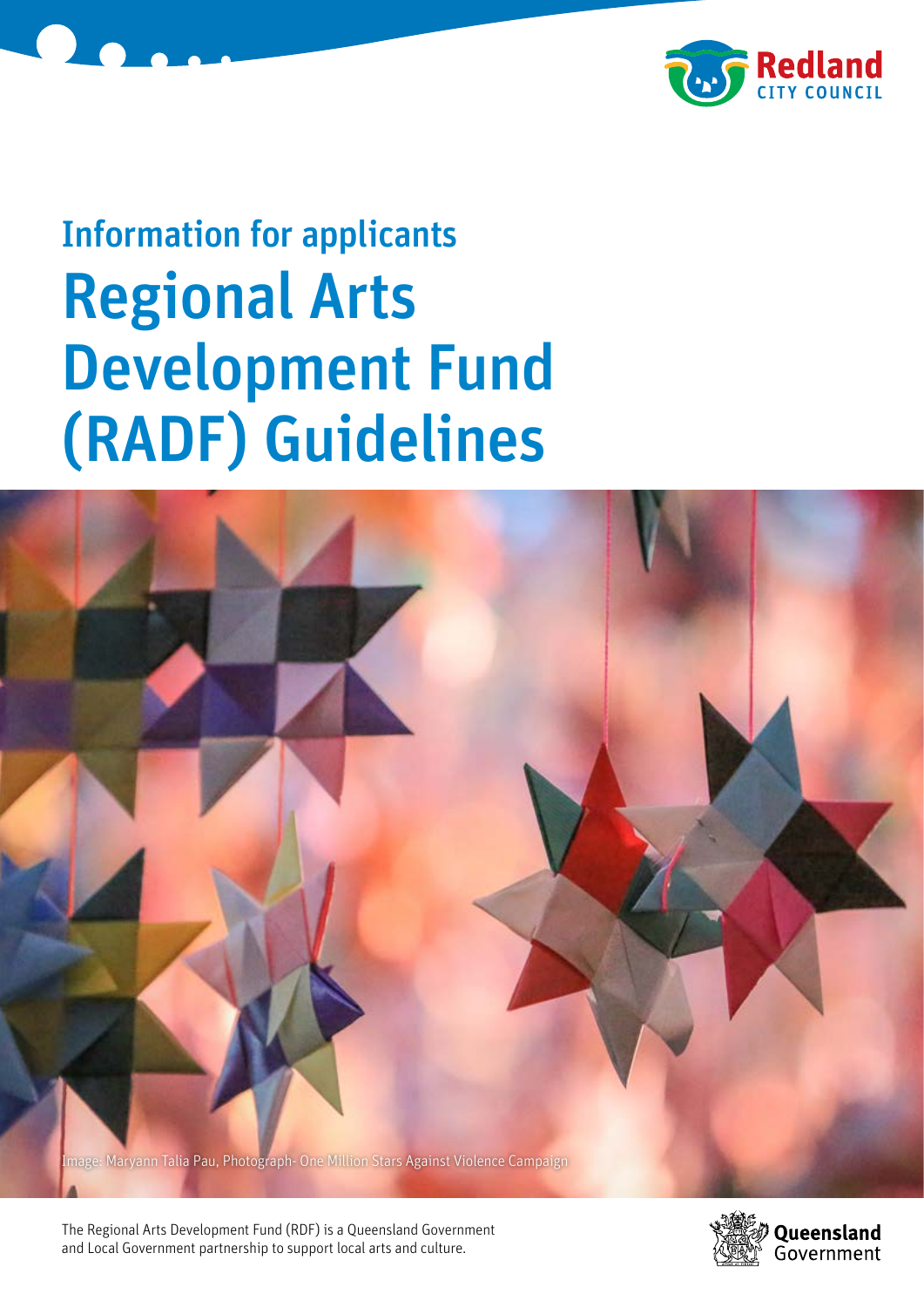## **Regional Arts Development Fund (RADF) Guidelines 2021 – 2022**

## **Table of Contents**

| Purpose of RADF                             | $\overline{2}$ |  |
|---------------------------------------------|----------------|--|
| <b>Redland City Council Strategic Goals</b> |                |  |
| <b>RADF Objectives</b>                      | 3              |  |
| <b>RADF Funding categories</b>              | 3              |  |
| Key dates: Community Project Funding        | 3              |  |
| Eligibility                                 | 3              |  |
| Application process                         | 5              |  |
| Assessment process                          | 7              |  |
| <b>Contact information</b>                  | 7              |  |
| Additional information for applicants       | 8              |  |
| Information for successful applicants       | 9              |  |
| Acknowledgement requirements                | 10             |  |
| Resources                                   |                |  |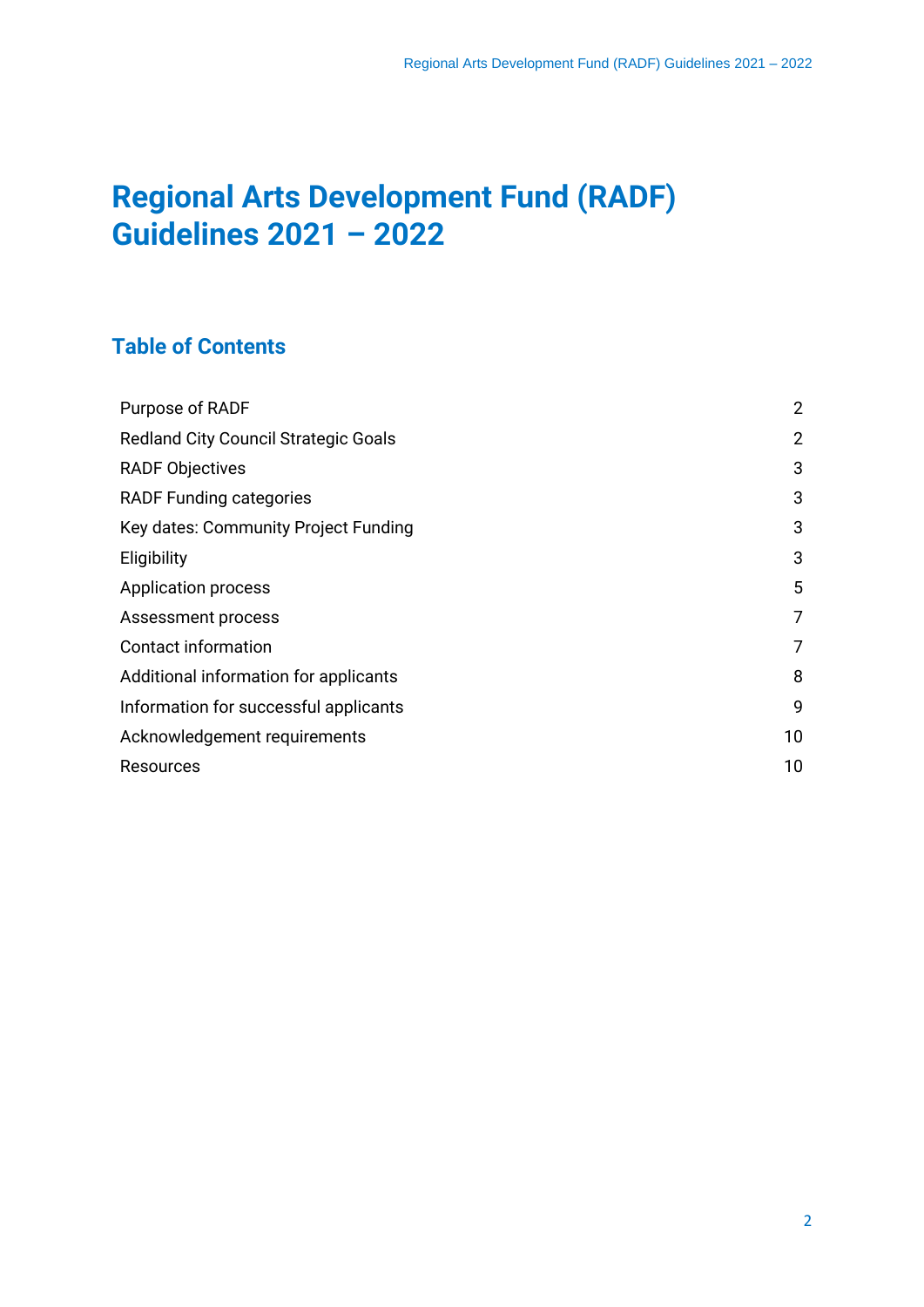## **Purpose of RADF**

- The Regional Arts Development Fund (RADF) is delivered as a partnership between the Queensland Government through [Arts Queensland](https://www.qld.gov.au/about/how-government-works/objectives-for-the-community) and Redland City Council.
- RADF promotes the role and value of arts, culture and heritage as key drivers of diverse and inclusive communities and strong regions.
- RADF invests in local arts and cultural priorities, as determined by local communities, across Queensland.
- RADF is a flexible fund, enabling local councils to tailor RADF programs to suit community needs.
- RADF information, case studies and criteria is available from Arts Queensland's [website.](https://www.arts.qld.gov.au/regional-arts-development-fund)

## **Redland City Council Strategic Goals**

Redland City Council's RADF program is informed by Redland City Council's Corporate Plan *[Our Future Redlands: A Corporate Plan to 2026 and Beyond](https://www.redland.qld.gov.au/info/20226/council_plans_and_financial_information/423/corporate_plan)* and the *[Cultural Policy ART-001-P](https://www.redland.qld.gov.au/download/downloads/id/3609/art-001-p_cultural_policy.pdf)*

Three locally-determined priorities are supported by Redland City Council's RADF 2021 –  $2022:$ 

| <b>Strong</b><br><b>Communities</b> | Our strong and vibrant community spirit is nurtured through<br>services, programs, organisations, facilities and community<br>partnerships that promote resilience, care and respect for<br>residents of all ages, cultures, abilities and needs.                         |
|-------------------------------------|---------------------------------------------------------------------------------------------------------------------------------------------------------------------------------------------------------------------------------------------------------------------------|
| Quandamooka<br><b>Country</b>       | Our city embraces the rich Aboriginal heritage of Redlands<br>Coast (Quandamooka) and the Traditional Owners' ongoing<br>custodianship of Quandamooka land and waters. We work<br>together for the future of Redlands Coast on Quandamooka<br>Country.                    |
| <b>Thriving</b><br><b>Economy</b>   | Our thriving economy recognises the benefit of our unique<br>geography and is underpinned by enabling infrastructure,<br>supportive policy and successful partnerships which<br>maximise opportunity for growth in industry, job creation,<br>innovation and environment. |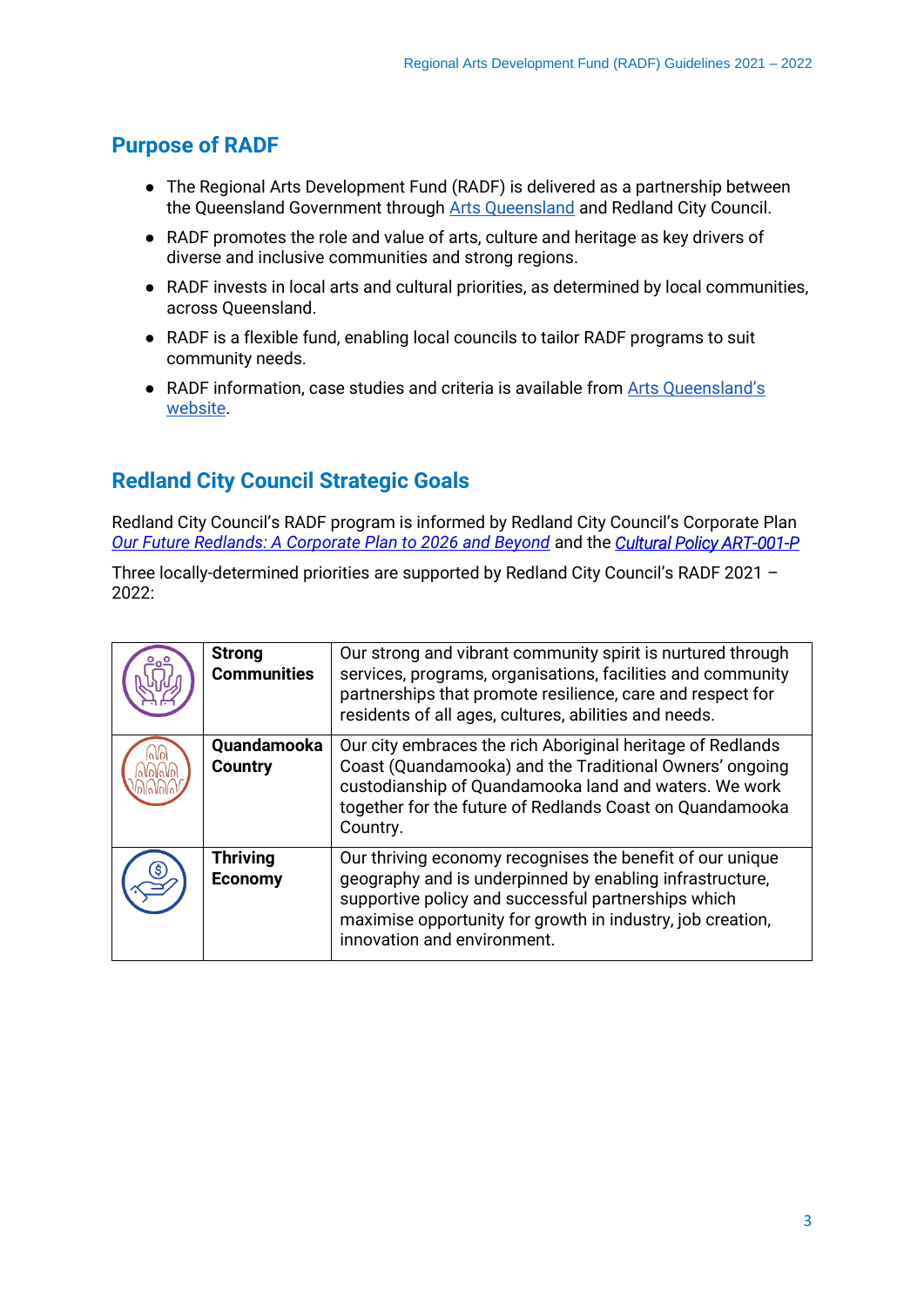## **RADF objectives**

Redland City Council RADF supports arts and cultural activities that:

- Encourage creative and skills development within the arts and cultural life of Redlands Coast.
- Encourage partnerships and cultural innovation.
- Build local cultural capacity, sustainability, and community pride.
- Support a robust living culture in Redlands Coast.
- Provide public value for Queensland communities.

## **RADF funding categories**

RADF funding is provided in the following categories:

- **Community Project Funding**: Funding activities, projects and initiatives with grants of **up to \$10,000**. Open to community, two rounds per year, providing support for individual artists, groups and organisations.
- **Strategic Initiative Funding: Two grants of \$20,000** available for significant / key initiatives for Redlands Coast. Strategic initiatives deliver transformational projects, encourage change, build legacy, and contribute significantly to the local creative and cultural ecology, for example, providing seed funding or creating a business plan.
- **Quick Response/Professional Development Grants** *(not currently available)***:**  Providing one-off support of **\$1500** for individuals or **\$2000** for organisations. *This opportunity is not available at this time.*

## **Key dates: Community Project Funding**

**Projects starting after 30 April 2022:**

**Applications open**: 16 February 2022 **Applications close**: 31 March 2022 **Outcome notifications**: 30 April 2022

## **Eligibility**

#### **Artform categories**

The RADF grant provides opportunities for professional, semi-professional and emerging artists based in Redland City through project based funding in the categories of:

- Community Arts and Cultural Development
- Dance
- Developing Regional Skills
- Heritage
- Multi-arts
- **Music**
- **Theatre**
- Visual Arts, Craft and Design
- Writing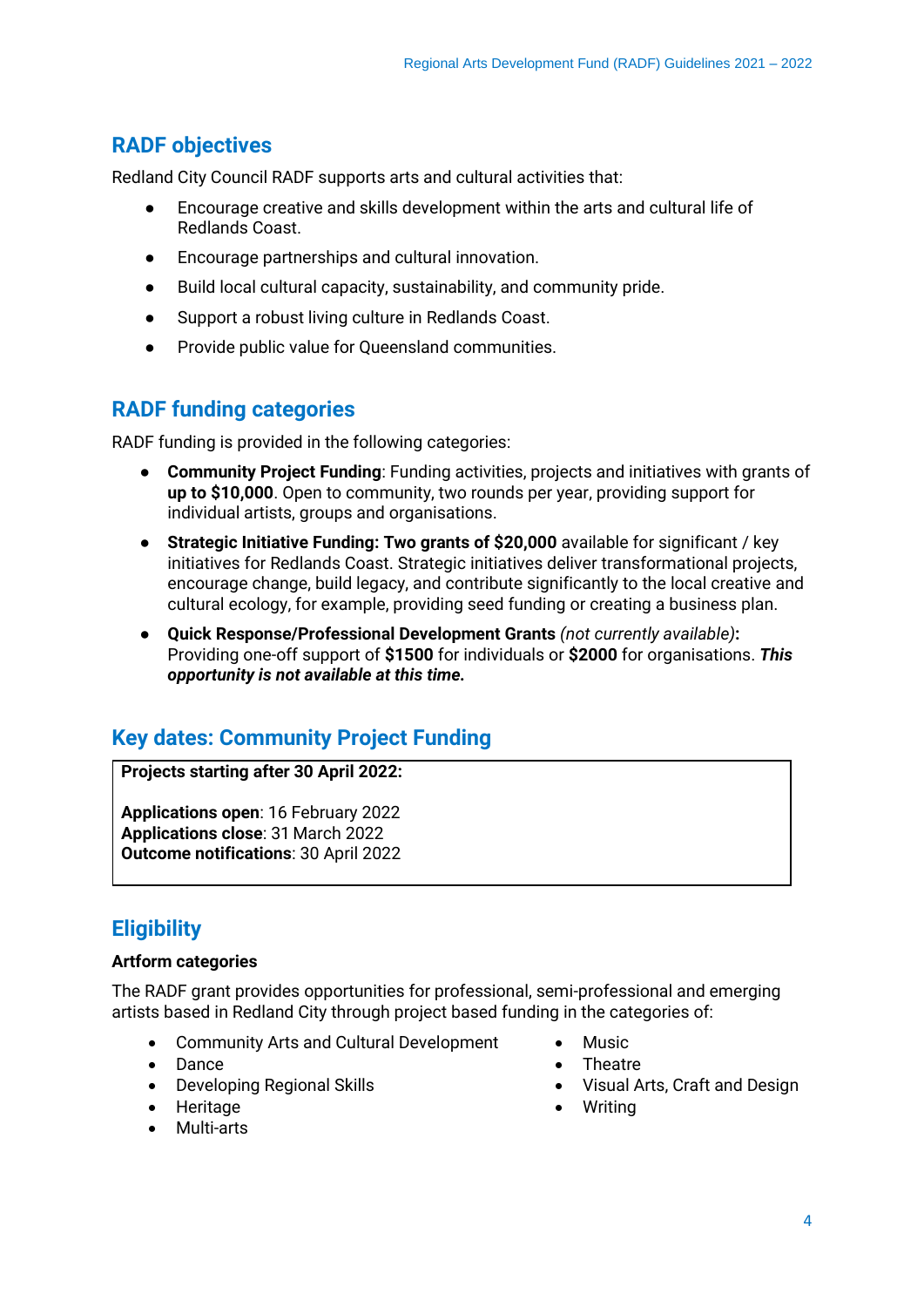#### **Applicants must:**

- Be a permanent resident or Australian Citizen.
- Be based in Redland City or demonstrate how the project will directly benefit Redland City's Arts and Culture
- Have an ABN or be auspiced by an individual or organisation (refer to page 8).
- Be over 18 years of age or have the application co-signed by a legal guardian confirming responsibility for the financial management of the funding.
- Be individual professional artists, emerging professional artists, arts workers, cultural workers or project coordinators.
- Incorporated arts and cultural organisations and cultural organisations based in Redland City, or those based outside the council area that are able to demonstrate how the project will directly benefit arts and culture on Redlands Coast.
- Unincorporated organisations, auspiced by an incorporated body, that are based in the Redland City area, or those based outside the Redland City area that are able to demonstrate how the project will directly benefit arts and culture in the Redland City area.
- Must have met all acquittal conditions of previous Council grants.
- Contact Council's RADF Liaison Officer or Manager of Creative Arts to discuss the project prior to applying.

#### **Ineligible applications:**

- Requests for 100% funding of the project. Applicants are encouraged to seek other sources of funding for their projects. Applicants are required to make a significant contribution, which may be in-kind. This contribution must be shown in the application budget.
- Applications submitted after the closing date or are unsigned.
- Activities that commence before Council approval has been given.
- Entertainment for events without a specific developmental outcome for artists.
- Funding competitions, prizes or eisteddfods.
- Funding the purchase of capital items e.g. equipment, buildings or vehicles.
- Funding accredited study, training or university courses.
- Seeking ongoing operational expenses.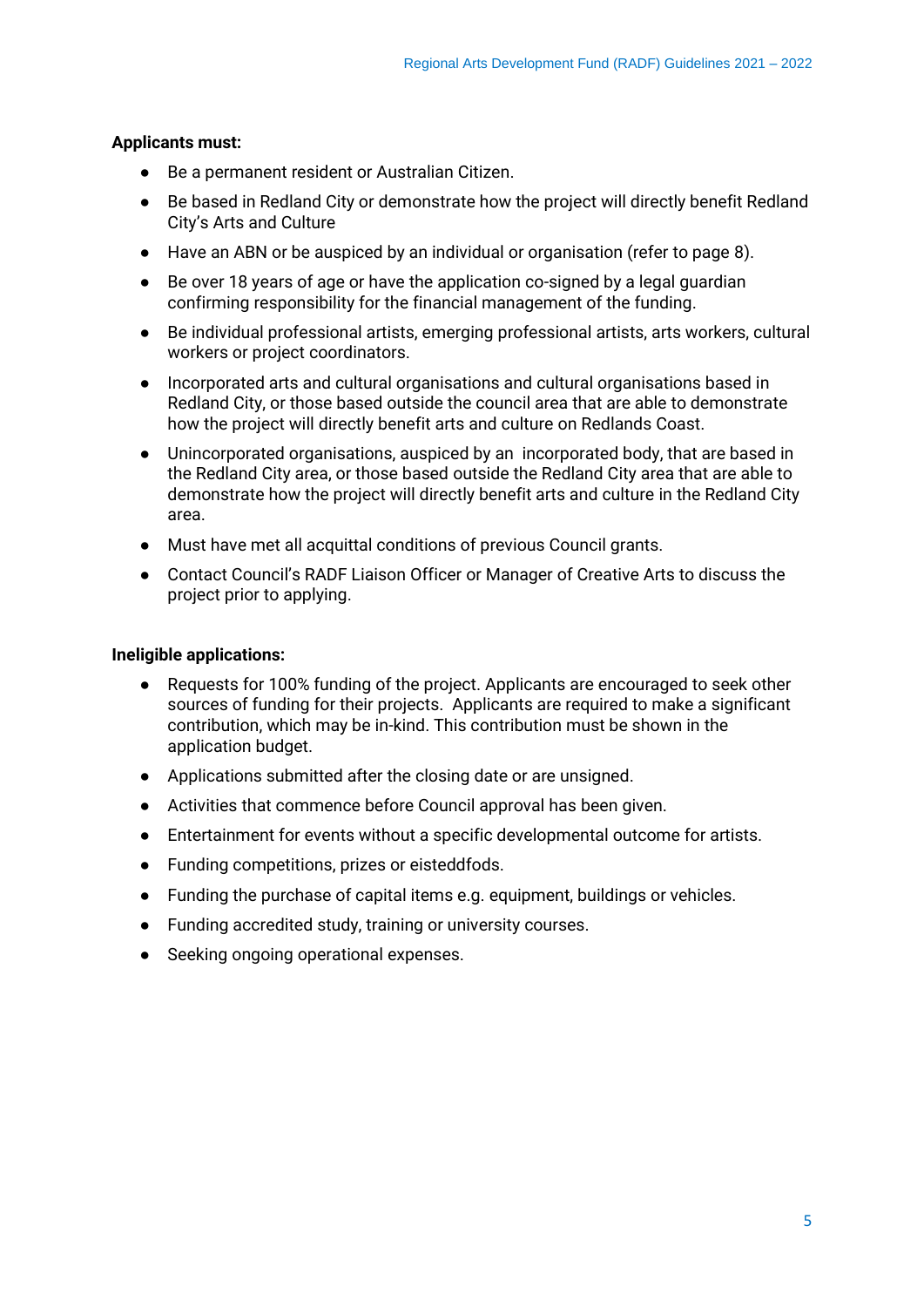## **Application process**

#### **NOTE: All applications must be submitted online via SmartyGrants.**

If you require assistance using this system, please contact the RADF Liaison Officer. Paper based applications are longer accepted.

#### **Steps to apply for Community Project Funding (up to \$10,000)**

- **Step 1:** Read the Redland City Council RADF Guidelines and RADF priorities. Review the criteria and sample application form. (This is available on the Redland City Council's website under Grants and Sponsorship, RADF and Supporting Documents for applicants).
- **Step 2:** Speak with the RADF Liaison Officer to discuss your proposal (verbally or via email). Refer to page 6 for contact information.
- **Step 3:** If a grant writing workshop is available, attend to improve your application's chances of success.
- **Step 4:** Submit a full application online between the opening and closing dates.
- **Step 5:** Applicants must submit 2 or 3 itemised quotes as a requirement of their application.
- **Step 6:** Community Project Funding applications will be assessed by the RADF Volunteer Assessment Panel against the criteria (see page 4). Applicants will be notified in writing of the outcome by **30April 2022**.

#### **Steps to submit an Expression of Interest (EOI) for a Strategic Initiative (up to \$20,000)**

- **Step 1:** Read the Redland City Council RADF Guidelines and RADF priorities.
- **Step 2:** Speak with the RADF Liaison Officer to discuss your EOl (verbally or via email) refer page 7 for contact information.
- **Step 3:** If the initial proposal meets the criteria, and is accepted by the RADF Liaison Officer or Manager of Creative Arts, submit the full EOI. Dates for the next round in 2022 are to be confirmed.
- **Step 4:** Strategic Initiative submissions will be assessed by the Manager of Creative Arts in consultation with the RADF Voluntary Assessment Panel Chair. Applicants will be notified of the outcome within one month of submissions.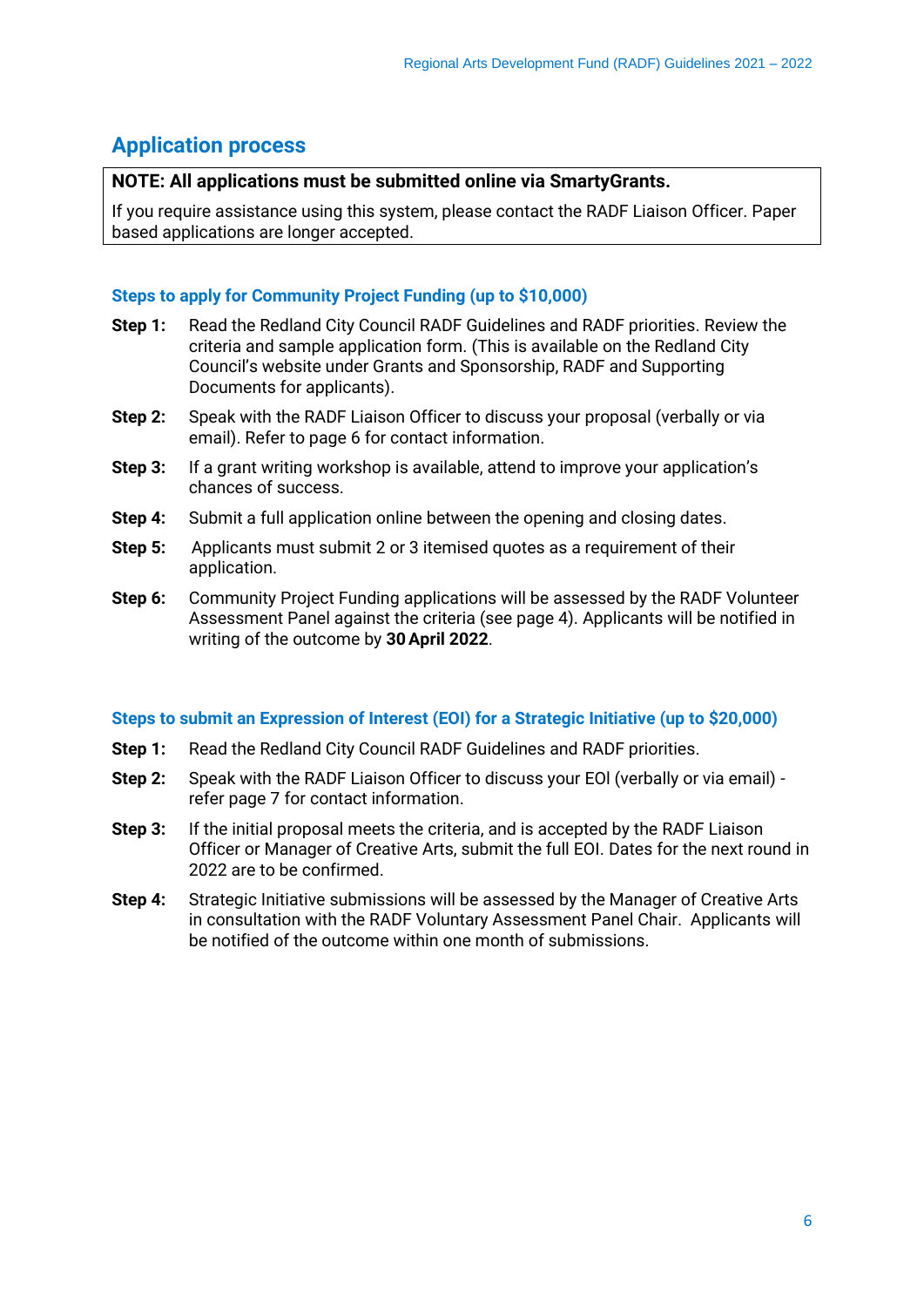#### **Steps to apply for Quick Response grants (\$1500 for individuals; \$2000 for organisations)**

#### *NOTE: Not currently available*

- **Step 1:** Read the Redland City Council RADF Guidelines and RADF priorities. Note that the Quick Response Grant application process and form is simplified.
- **Step 2:** Speak with the RADF Liaison Officer to discuss your proposal (verbally or via email) – refer page 6 for contact information.
- **Step 3:** Submit an application a minimum of five weeks prior to the proposed activities.
- **Step 4:** Submissions will be assessed by the RADF Volunteer Assessment Panel. Applicants will be notified in writing of the outcome within a fortnight of their lodgement date.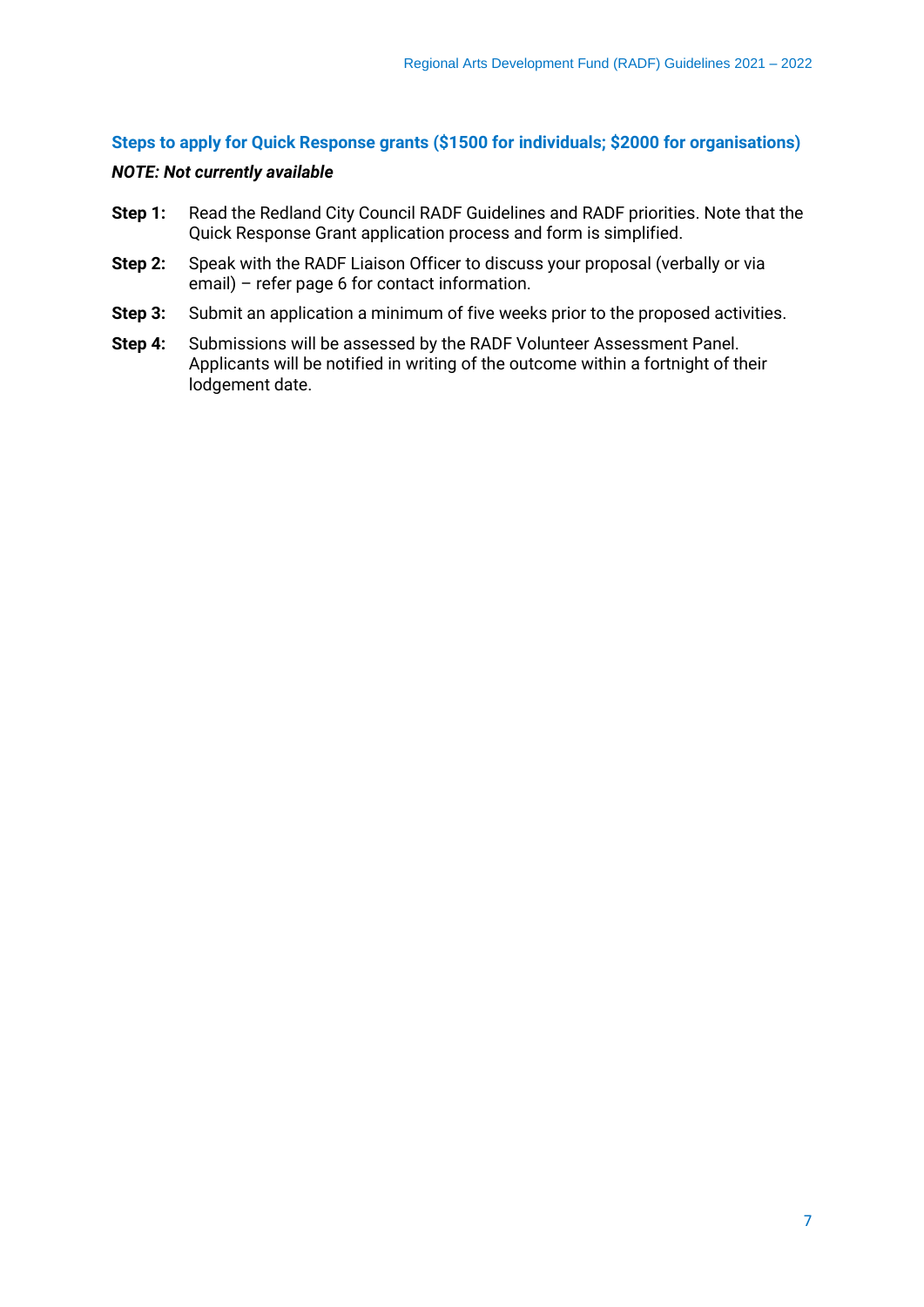## **Assessment process**

#### **Applications will be assessed on:**

- Eligibility of project and personnel.
- How well they address RADF and Redland City Council objectives (see pages 2-3).
- How well they align with priority Council projects (contact the RADF Liaison Officer for more information).
- Criteria categorised by [Quality, Reach, Impact and Viability, as described on the Arts](https://www.arts.qld.gov.au/regional-arts-development-fund)  [Queensland RADF site.](https://www.arts.qld.gov.au/regional-arts-development-fund)
- Covid-19 safety planning, if required.

#### **Assessment panel information and process:**

- The RADF Volunteer Assessment Panel is an external group of industry and Council representatives that reflect the diverse arts and creative communities of Redlands Coast.
- Panel members are selected for their expertise in the arts and their understanding of developing the creative industries in the region.
- Current panel members include: Cr Paul Bishop (Chair), Cr Lance Hewlett (Co-Chair), Andrea Smith, Peter Handsworth, Maria Cleary, Michelle Worthington, Jeremy Staples and Brett Nutley.
- The RADF Volunteer Assessment Panel assesses each application against a set of criteria and ranks applications accordingly.
- Recommendations are submitted to Council's Group Manager of Community and Cultural Services for final approval.
- Successful applicants will be notified and receive a Letter of Offer with more detailed information on responsibilities and reporting four weeks after the closing date.
- Unsuccessful applicants will be notified in writing and can request feedback.

## **Contact information**

#### **RADF information and guidelines:** [www.redland.qld.gov.au/grants](http://www.redland.qld.gov.au/Grants)

**Email enquiries:** *grants@redland.gld.gov.au* 

#### **RADF Liaison Officer, Elaine Seeto**

Creative Arts Unit, Redland City Council (07) 3829 8999 MOB: 0409 653 125

#### **Manager, Creative Arts**

Creative Arts Unit, Redland City Council (07) 3829 8135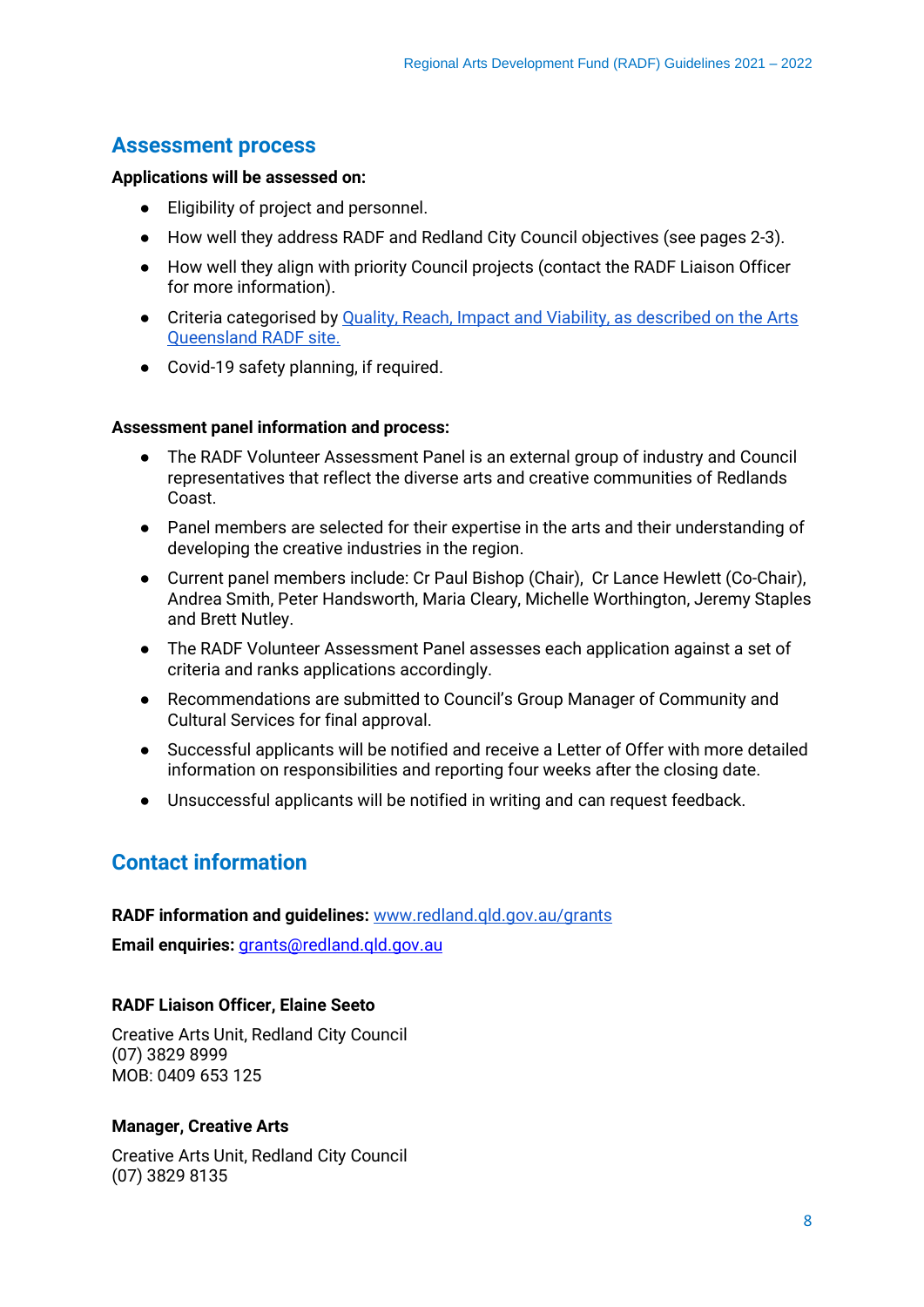## **Additional information for applicants**

#### **Redland City Council RADF Liaison Officer (RLO) assistance:**

- Council's RADF Liaison Officer is the main contact for the RADF Program.
- Before completing an application it is required that you discuss your project proposal with the RLO or the Manager of the Creative Arts Unit.
- The RLO can help you develop your project and identify opportunities; understand the RADF Program, the application process and grant requirements; and explore other funding opportunities.
- If necessary, the RLO can meet with you, or arrange for you to meet with a RADF Voluntary Assessment Panellist.
- Council's RLO liaises with Arts Queensland to ensure appropriate management of the RADF Program and RADF Volunteer Assessment Panel.

#### **Eligibility checklist**

Each professional or emerging artist receiving financial benefit from an RADF grant must complete the Eligibility Checklist in the application form on SmartyGrants.

This checklist has been developed to determine the professional or emerging professional status of all artists receiving RADF grant money.

Artists being paid with RADF grant money must meet at least three of the twelve criteria on the checklist.

#### **Australian Business Number (ABN)**

It is not mandatory for RADF applicants to hold an ABN.

However, if they do not have an ABN the application must be auspiced by an incorporated organisation with an ABN (known as the auspice body) who manages the grant on behalf of the applicant.

The auspice body is responsible for providing a financial report on completion of the project, but is not responsible for the artistic direction, delivery or quality of the project.

#### **Support material**

Brief and clear support material strengthens your application. Include only relevant support material, such as:

- Curriculum Vitae (Resume) from all professional arts and cultural workers employed in the activity.
- Letters of Support from project partners, a community Elder, workshop leader or leaders of groups that benefit from the project. Avoid support letters from participants or audience members within the project.
- 2 or 3 itemised quotes as part of your application.
- A comprehensive budget using the template on the application form.
- Example of previous artworks or projects.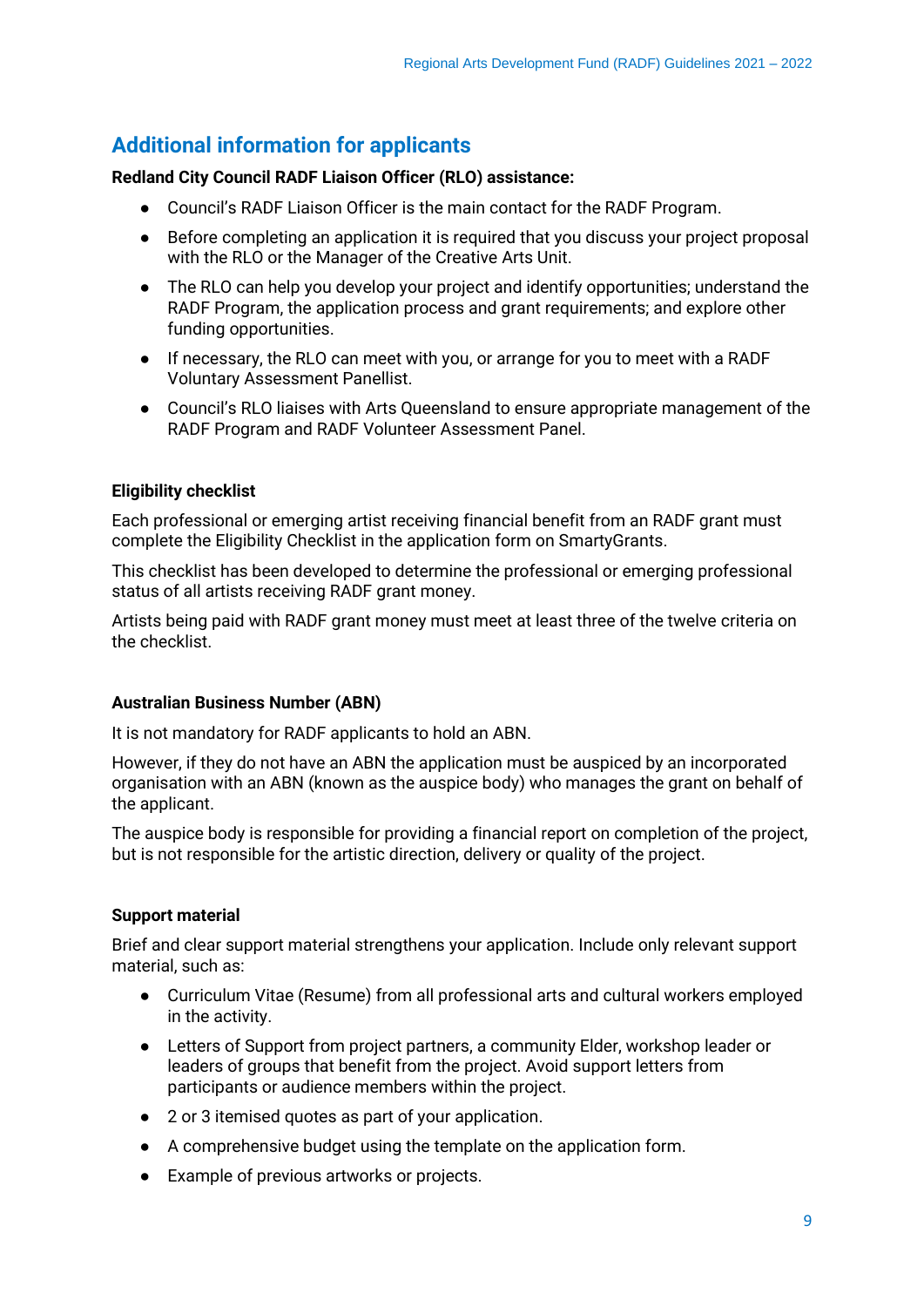## **Information for successful applicants**

#### **Goods and services tax (GST)**

If you or your entity has an Australian Business Number (ABN) and is registered for GST, your funding will be grossed up by 10% to cover the GST liability.

If you or your entity has an ABN but is not registered for GST, any funding paid will not include a GST component. For goods and services that attract GST, include the whole amount in your budget.

#### **Invoice and payment**

Council prefers electronic funds transfer as its payment option.

If you have not received a grant before, a Supplier/Creditor Information form needs to be completed prior to the payment. This will be sent with your Letter of Offer.

A Purchase Order Number will be provided with your Letter of Offer. This number needs to be quoted on your invoice.

#### **If your grant is being auspiced on your behalf, please arrange for the auspicing organisation to issue an invoice**.

#### **Variations to the project**

Funding cannot be used for any activities except those specified in your funding agreement, which includes your application, and letter of offer, unless a variation of the funding agreement is sought from, and approved in writing by Redland City Council.

You should request approval from the RADF Liaison Officer or the Manager of Creative Arts, via email immediately if there are any changes to:

- Key personnel
- Timelines
- Budget
- Funding from other sources
- Location or Venues
- Project Outcomes

#### **Outcome reports**

Successful applicants must submit an online Outcome Report no more than eight (8) weeks after completing your funded activity.

#### **If you fail to acquit your grant, you will be ineligible to apply for future funding through Redland City Council, and you may be asked to repay the funds.**

Your Outcome Report acquits the grant by providing evidence of the outcomes of the activity and how the RADF funds were spent.